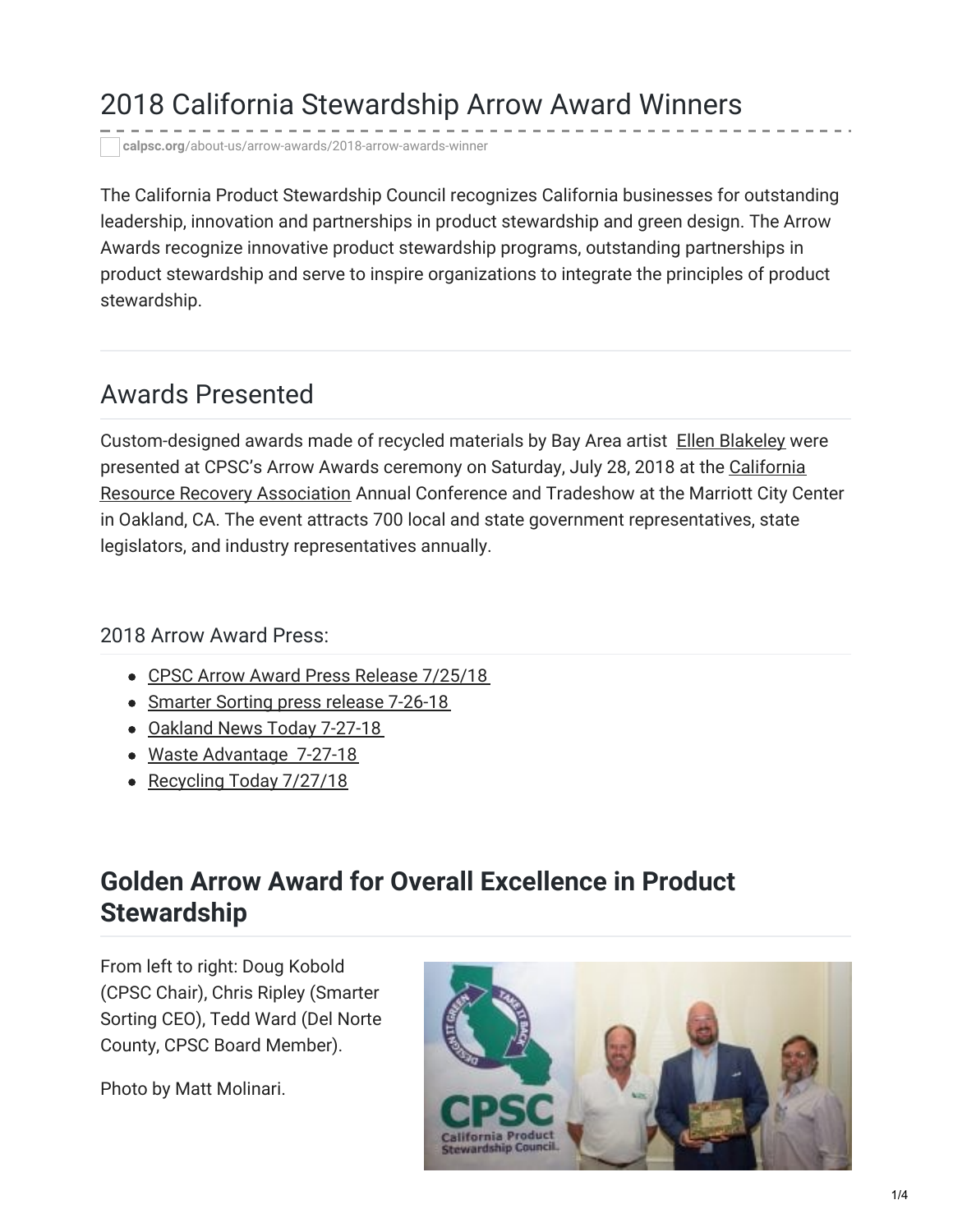[Smarter](http://smartersorting.com/) Sorting is the recipient of the 2018 Golden Arrow Award for Overall Excellence in Product Stewardship.

- Smarter Sorting is a data and technology company that used machine learning to build the world's first smart chemical database.
- Works with cities and retailers to divert consumer chemical products, previously labeled as hazardous waste, and creates reuse opportunities.

# **Green Arrow Award for System Design and Innovation**

From left to right: Colleen Foster (City of Oceanside, CPSC Board Member), Rob Chase (NewGen Surgical, Founder and CEO), Doug Kobold (CPSC Chair).

Photo by Matt Molinari.

[NewGen](http://newgensurgical.com/) Surgical is the recipient of the 2018 Green Arrow Award for System & Design Innovations.

- NewGen Surgical redesigns and manufactures medical devices and products that significantly minimize plastic waste from operating rooms – replacing single-use disposable plastic products with ones created with upcycled materials.
- Their Small Change, Big Impact EPPTM program engages healthcare systems to measurably eliminate tons of plastic waste from the supply chain.

### **Bow & Arrow Award for Coalition Building**





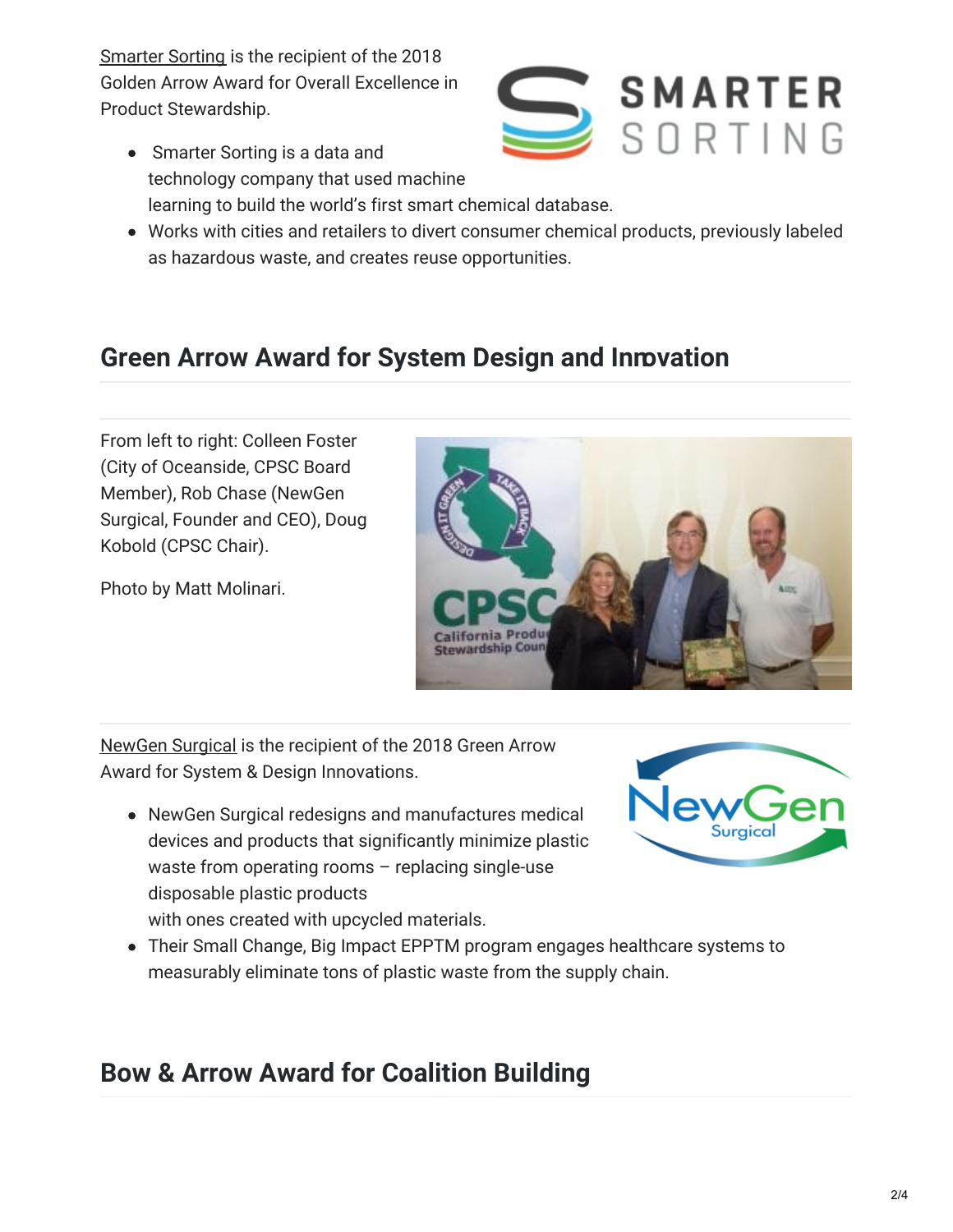

From left to right: Colleen Foster (City of Oceanside, CPSC Board Member), Kristin Dilallo (CEAR, Director of Marketing), Doug Kobold (CPSC Chair), Tedd Ward (Del Norte County, CPSC Board Member).

Photo by Matt Molinari.

[CEAR](http://www.cearinc.com/) inc., is the recipient of the 2018 Bow & Arrow Award for Coalition Building.

- CEAR works closely with local governments to create more efficient collection and recycling standards.
- Their unique recycling process, which uses significantly less energy than the most common practices for e-waste recycling, has become a model for companies across the United States.



#### **Infinity Arrow Award for Service and Take-Back**